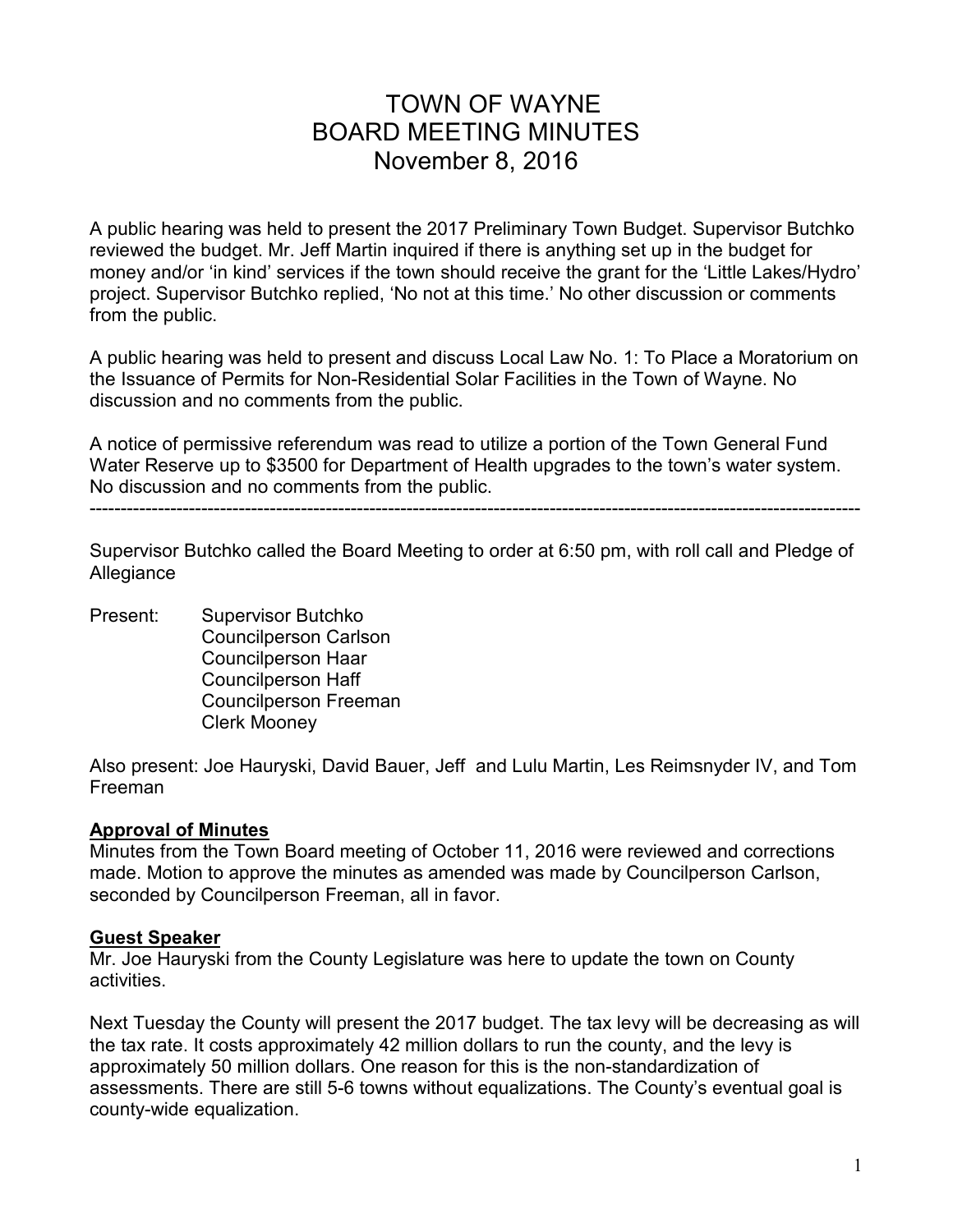The County received money from Pave New York, and was able to use that to do more road work, and to get closer to their 5 year plan. Steuben County has the  $3^{rd}$  highest number of road miles of all the counties in the state, and is the highest in the state for the number of bridges.

The county office building project is moving forward. They hope to start breaking ground in the spring of 2017, with completion in 2018. It will be a 2 story office building with some conference room space. There will also be a single story building out by the barn for long term storage of records.

The County is looking to hire approximately 12 new attorneys for the public defense program. The State may or may not pick up the cost for these additional attorneys.

The Sheriff's Department, Mental Health Department, and the Public Health Department will all be working together to develop a drug program. May see more information about that after the first of the year.

The County Legislature's electronic newsletter will be coming out in the next several days. The County would appreciate feedback regarding the newsletter, such as; is it helpful? Do you read it? What other information would you like to see included in it? Etc.

#### **Supervisors Report**

Supervisor's report and fund transfers from October 2016 were presented and reviewed. Motion to approve the supervisor's report and fund transfers was made by Councilperson Freeman, seconded by Councilperson Haff, and all in favor.

The 2017 Town of Wayne Budget was approved by roll call vote:

| <b>Supervisor Butchko</b>    | yes        |
|------------------------------|------------|
| <b>Councilperson Carlson</b> | yes        |
| <b>Councilperson Haar</b>    | <b>ves</b> |
| <b>Councilperson Haff</b>    | <b>ves</b> |
| <b>Councilperson Freeman</b> | yes        |

#### **Clerks Report**

The September clerk's report was presented and reviewed. No discussion.

Vouchers were presented and discussed. A motion to accept the vouchers was made by Councilperson Carlson, seconded by Councilperson Freeman, and all in favor.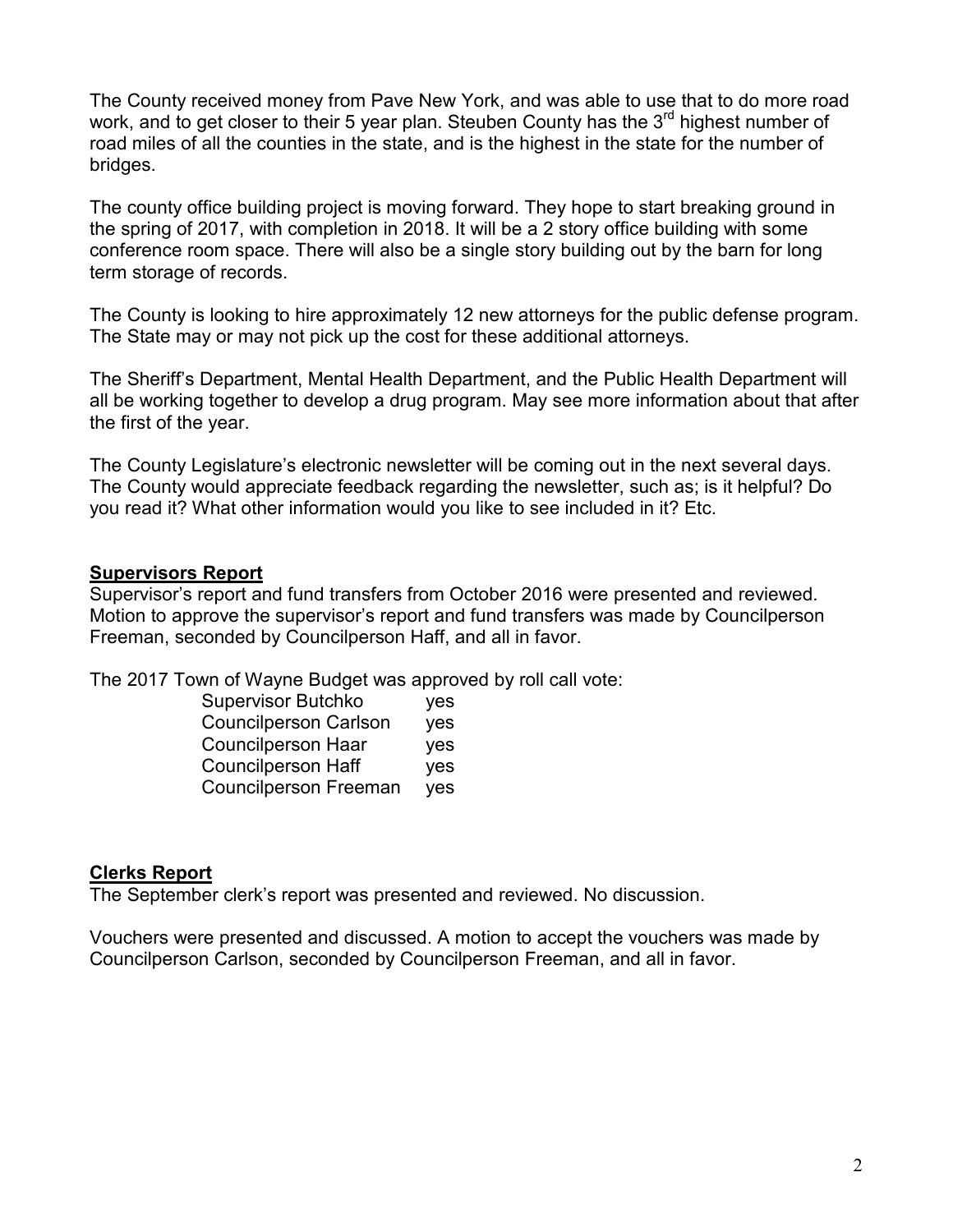Vouchers were broken down by:

- General Account
	- $\circ$  Vouchers 305 332
	- o Total \$31,740.62
- Highway Account
	- $\circ$  Vouchers 112 123
	- o Total \$12,126.37
- TA Account
	- $\circ$  Vouchers 49 53
	- o Total \$7,085.46
- SL Account
	- o Voucher 11
	- o Total \$204.01

**Justice Report** Justices reports were reviewed. No discussion.

#### **Assessor**

There was no assessor report.

## **Highway Superintendent Report**

Journal presented and discussed.

The Department of Health did their annual inspection and all is OK. They are aware of our upcoming improvement to our water system.

Mr. Kyle Dencenburg and Mr. Nathan Cook attended a Winter Safety Training program and received recognition for NYMIR.

# **Code & Zoning Officer**

Review of monthly report presented. No discussion.

#### **Planning Board**

Review of Planning Board and Zoning Board minutes. No discussion.

#### **Watershed**

Report was presented and no discussion.

Paul Bauter will step back in for septic inspections and help replace Marshall Young.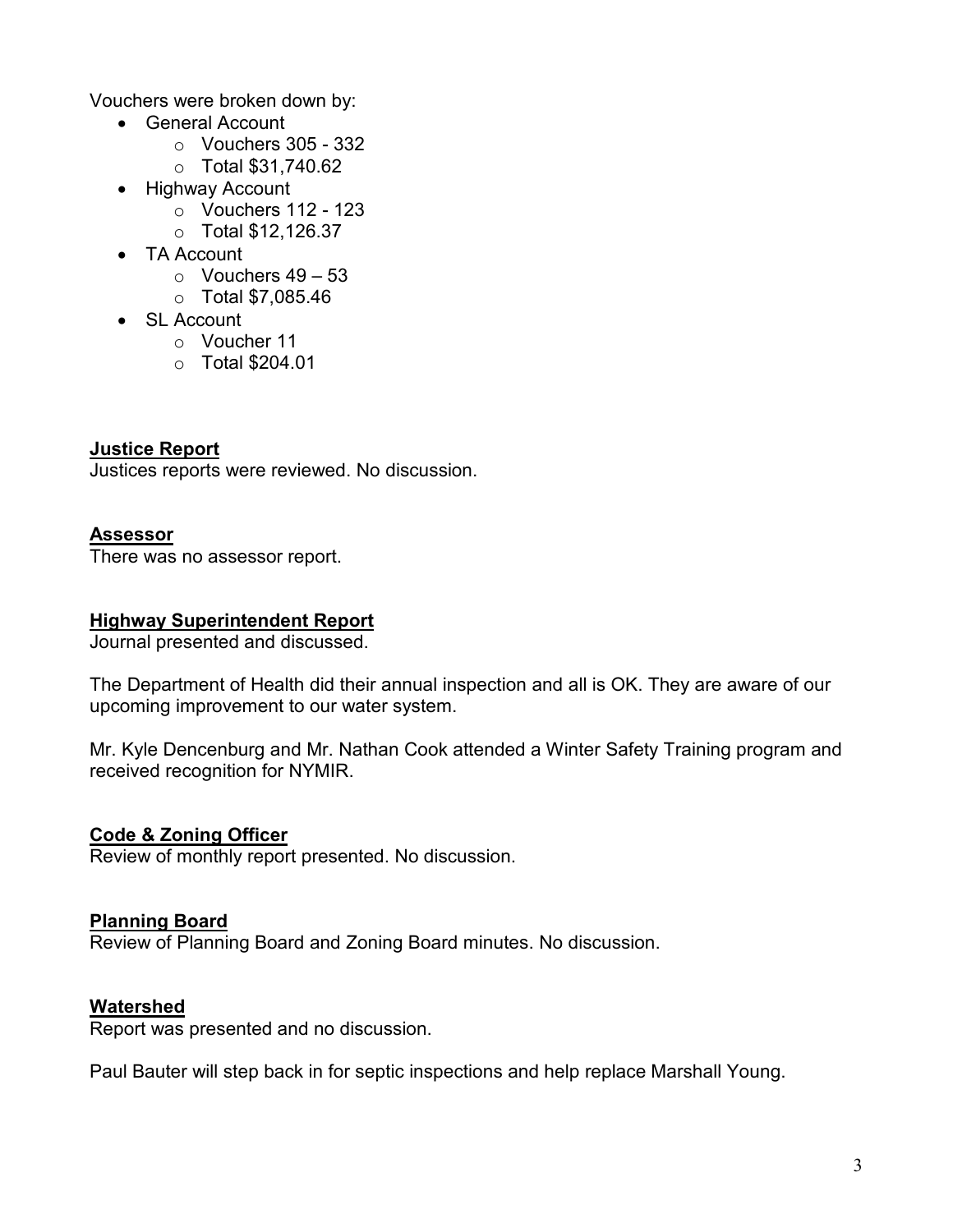## **Dog Control Officer**

Dog License Report reviewed. No discussion.

#### **History Group**

Report Reviewed. No discussion.

#### **Web Site**

Report reviewed. No discussion.

#### **Other Business**

The town will receive a discount if the NYS Retirement System bill and the NYMAR bill are paid in 2016. A motion to pay these bills before the end of 2016 was made by Councilperson Haar, seconded by Councilperson Freeman, and all in favor.

There was some discussion about going to monthly paychecks for the highway department.

The contracts with SCT Computers, Betty Walden Dog Shelter, Town of Urbana (Assessor) and Sprague Insurance all need to be renewed for 2017. A motion was made to renew all contracts by Councilperson Haar, seconded by Councilperson Freeman, and all in favor.

A motion to accept Local Law No. 1: To Place a Moratorium on the Issuance of Permits for Non-Residential Solar Facilities in the Town of Wayne was made by Councilperson Haff, seconded by Councilperson Carlson. All in favor with roll call vote:

| <b>Supervisor Butchko</b>    | yes        |
|------------------------------|------------|
| <b>Councilperson Carlson</b> | yes        |
| <b>Councilperson Haar</b>    | <b>ves</b> |
| <b>Councilperson Haff</b>    | <b>ves</b> |
| <b>Councilperson Freeman</b> | yes        |

Thank you letters will be sent to Jeff Parker and Mary Farmer for their assistance to the town.

Mr. Bauer informed the Board of an dead ash tree on TOW property on East Lake Road that he will partially take down. He will remove the part between the power lines.

#### **Public Comments**

Mr. Jeff Martin questioned whether the Town of Wayne received funds from Keuka Lake Association for the water craft steward program. Councilperson Carlson explained Mr. Martin was misinformed, and Wayne was not offered any monetary support for the program.